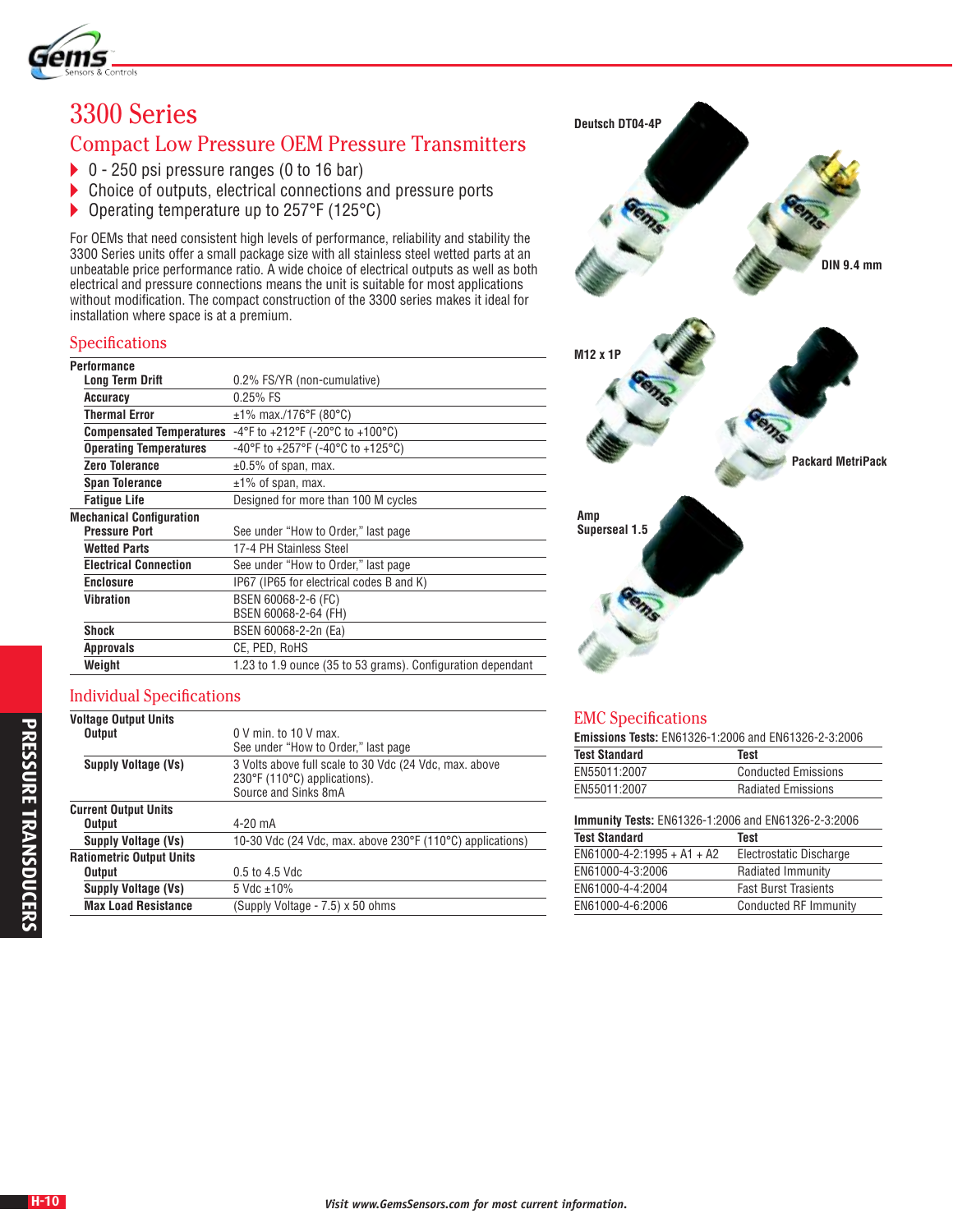## **PSIBAR® CVD types**

## Pressure Capability

## **PSI**

| <b>Pressure Range</b><br>(PSI) | <b>Burst Pressure</b><br>(x Full Scale) | <b>Proof Pressure</b> |
|--------------------------------|-----------------------------------------|-----------------------|
| $0 - 15$                       | 150                                     |                       |
| $0 - 30$                       | 200                                     |                       |
| $0 - 50$                       | 125                                     |                       |
| $0 - 100$                      | 85                                      | 3x Proof Pressure     |
| $0 - 150$                      | 50                                      |                       |
| $0 - 200$                      | 30                                      |                       |
| $0 - 250$                      | 30                                      |                       |

| <b>Proof Pressure</b> | <b>Burst Pressure</b><br>(x Full Scale) | <b>Pressure Range</b><br>(Bar) |
|-----------------------|-----------------------------------------|--------------------------------|
|                       | 15                                      | $0 - 1$                        |
|                       | 100                                     | $0 - 1.6$                      |
|                       | 200                                     | $0 - 2.5$                      |
| 3x Proof Pressure     | 125                                     | $0 - 4$                        |
|                       | 85                                      | $0-6$                          |
|                       | 50                                      | $0 - 10$                       |
|                       | 30                                      | $0 - 16$                       |
|                       |                                         |                                |

#### Pressure Ports

#### **SAE**

|                                | $1/8$ "-27 NPT       | 1/4"-18 NPT           | 7/16"-20 UNF with 37° Flare |  |  |
|--------------------------------|----------------------|-----------------------|-----------------------------|--|--|
| <b>Dimensions</b><br>in Inches | 0.28<br>0.49<br>0.37 | 0.28<br>0.685<br>0.57 | 0.28<br>0.67<br>≣<br>0.55   |  |  |
| <b>Fitting Code</b>            | 08                   | 02                    | 04                          |  |  |
| <b>Torque</b>                  | 2-3 TFFT*            | 2-3 TFFT*             | 15-16 NM                    |  |  |
|                                |                      |                       |                             |  |  |

**Bar**

#### **Metric**

|                            | G1/8"-27 External | G1/4" External | G1/4" A Integral Face Seal | M12 x 1.5 - 6g |
|----------------------------|-------------------|----------------|----------------------------|----------------|
| <b>Dimensions</b><br>in MM | 13.5<br>10.5      | 14             | 14<br>≡                    | 14             |
| <b>Fitting Code</b>        | OS.               | 01             | 05                         | 0L             |
| <b>Torque</b>              | 22-25 NM          | 30-35 NM       | 30-35 NM                   | 28-30 NM       |

\*NPT Threads 2-3 turns from finger tight. Wrench tighten 2-3 turns.

General Notes:

1. The diameter of all cans is 19 mm (0.748˝)

2. Hex is 22 mm (0.866˝) Across Flats (A/F) for deep socket mounting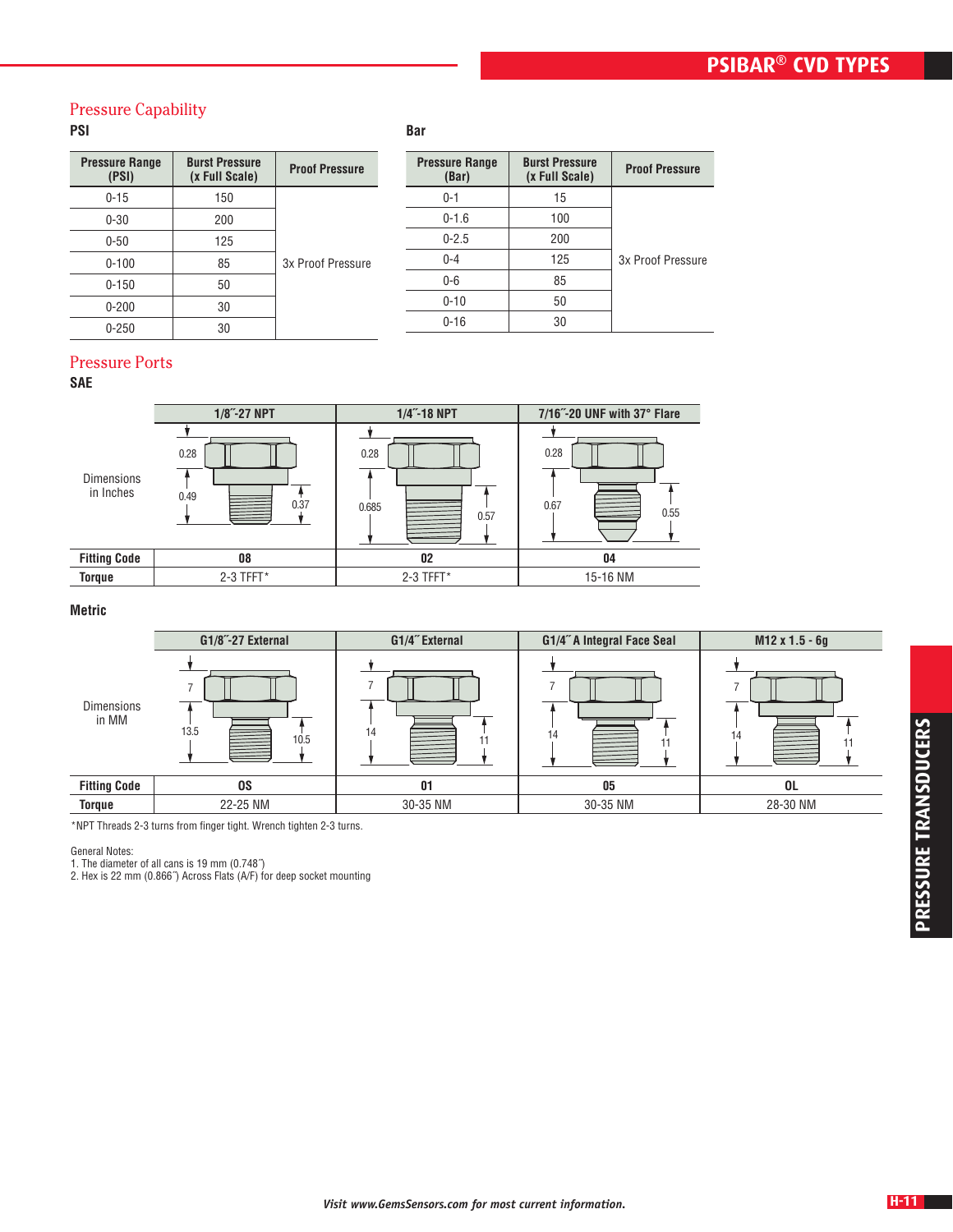

## Electrical Connector

|          |                                                                       | <b>DIN 9.4 mm</b>                 |                     |                               | M12 x 1P                                                            |                                 | <b>Deutsch DT04-4P</b>                   |                                    | Amp Superseal 1.5    |                                                         |  |
|----------|-----------------------------------------------------------------------|-----------------------------------|---------------------|-------------------------------|---------------------------------------------------------------------|---------------------------------|------------------------------------------|------------------------------------|----------------------|---------------------------------------------------------|--|
|          |                                                                       | $\circledcirc$<br>$\frac{1}{2}$ 4 |                     |                               | $\overline{2}$<br>$\circ$<br>3<br>$\circ$                           | $-$ KEY<br>$\sim$ $\frac{1}{2}$ | $\circ$<br>$\circ$                       | $\circ$<br>$\circ$<br>$\circ$      | $\qquad \qquad \Box$ | $O_{\square}$<br>$\Box$<br>$2 \quad 3$                  |  |
|          | POLARIZING<br>WIDE CONTACT<br>$\frac{6}{0.22}$<br>$\frac{19.3}{0.76}$ |                                   |                     |                               | $\rightarrow$ M12 x 1P<br>$\frac{9.7}{0.38}$<br>$\frac{18.3}{0.72}$ |                                 | $\frac{1.9}{0.07}$<br>$\frac{38.1}{1.5}$ | $\frac{20.83}{0.82}$ $\rightarrow$ | $\frac{37}{1.46}$    | $\frac{25.9}{1.02}$<br>$\longrightarrow$<br>O<br>$\Box$ |  |
|          | Code B                                                                |                                   | <b>Code K</b>       |                               | Code E                                                              |                                 | Code 8                                   |                                    |                      | Code 6                                                  |  |
| Pin<br>ш | Voltage<br>$M = A$                                                    | Current<br>$M = A$                | Voltage<br>$M = -1$ | <b>Current</b><br><b>Mode</b> | Voltage<br><b>Blade</b>                                             | Current<br><b>Blade</b>         | Voltage<br><b>Made</b>                   | <b>Current</b><br>$M = -1$         | Voltage<br>$M = -1$  | Note                                                    |  |

| Pin | Voltage<br>Mode      | Current<br>Mode | Voltage<br>Mode                      | Current<br>Mode      | Voltage<br>Mode         | Current<br>Mode      | <b>Voltage</b><br>Mode               | <b>Current</b><br>Mode | Voltage<br>Mode     | Note                                        |
|-----|----------------------|-----------------|--------------------------------------|----------------------|-------------------------|----------------------|--------------------------------------|------------------------|---------------------|---------------------------------------------|
|     | ″ out<br>(pressure)  | No<br>Connect   | $\mathcal{U}$<br>v <sub>Supply</sub> | Supply               | $\mathcal{L}$<br>supply | Supply               | Ground                               | Return                 | v out<br>(pressure) | Amp                                         |
| 2   | supply               | Supply          | Ground                               | Return               | out<br>(pressure)       | <b>No</b><br>Connect | v <sub>Supply</sub>                  | Supply                 | Ground              | Superseal<br>connectors                     |
| 3   | <b>No</b><br>Connect | No<br>Connect   | $\mathcal{U}$<br>" out<br>(pressure) | <b>No</b><br>Connect | Ground                  | Return               | <b>No</b><br>Connect                 | No<br>Connect          | supply              | may be used<br>with 0.5-4.5V<br>Ratiometric |
| 4   | Ground               | Return          | <b>No</b><br>Connect                 | <b>No</b><br>Connect | <b>No</b><br>Connect    | <b>No</b><br>Connect | $\mathcal{U}$<br>v out<br>(pressure) | No<br>Connect          |                     | Output only.                                |

# Mating Connectors

| <b>Part Number</b> | <b>Description</b>                                                                                                 | <b>For Use on</b><br>Elect. Code # |
|--------------------|--------------------------------------------------------------------------------------------------------------------|------------------------------------|
| 557230             | MINI DIN Connector, Strain Relief (with drive screw & gasket)                                                      | B and K                            |
| 557703-01M0        | M12 Cord Set - 1 Meter (Red 1, Green 2, Blue 3, Yellow 4)                                                          | E                                  |
| 557703-03M0        | M12 Cord Set - 3 Meters (Red 1, Green 2, Blue 3, Yellow 4)                                                         | E                                  |
| 557703-04M0        | M12 Cord Set - 4 Meters (Red 1, Green 2, Blue 3, Yellow 4)                                                         | E                                  |
| 557703-05M0        | M12 Cord Set - 5 Meters (Red 1, Green 2, Blue 3, Yellow 4)                                                         | Ε                                  |
|                    | Recommended Mating Parts (AMP p/n: Housing 282087-1; Contacts 3X 183025-1; Seal 281934-1; Boot 880811-2)           | 6                                  |
| 557701             | <b>AMP Superseal Mate Kit</b>                                                                                      | 6                                  |
| 210729             | AMP 3.5' Cable Cord Set – Clear Pos 1, Black Pos 2, Red Pos 3                                                      | 6                                  |
| 210730             | AMP 12" Flying Leads Cord Set - White Pos 1, Black, Red Pos 3                                                      | 6                                  |
|                    | Recommended Mating Parts (Deutsch p/n: Housing Plug DT064S-P012; Wedge W4S-P012; Sockets 4X 0462-201-1631)         | 8                                  |
| 224153             | Deutsch Cord Set 3' Long (18 AWG PVC Cable - Black 1, Red 2, Green 3, White 4)                                     | 8                                  |
|                    | Recommended Mating Parts (Delphi Packard MetriPack p/n: Body 12065286; Seal 12052893. Consult Delphi for Contacts) | 9                                  |
| 218760             | Packard Mate Kit                                                                                                   | 9                                  |
| 223974             | Packard Cord Set 3' Long (24 AWG PVC Cable – White 1, Black 2, Red 3)                                              | 9                                  |
| 223975             | Packard Cord Set 6' Long (24 AWG PVC Cable – White 1, Black 2, Red 3)                                              | 9                                  |
| 227987             | Packard Cord Set 14.75' Long (22 AWG PVC Cable - White 1, Black 2, Red 3)                                          | 9                                  |
| 220492             | Packard Mate - 12" Flying Leads - 3 Conductor PVC 18 AWG                                                           | 9                                  |
| 222976             | Packard Mate - 18" Flying Leads - 3 Conductor PVC 18 AWG                                                           | 9                                  |
| 220797             | Packard Mate - 24" Flying Leads - 3 Conductor PVC 18 AWG                                                           | 9                                  |